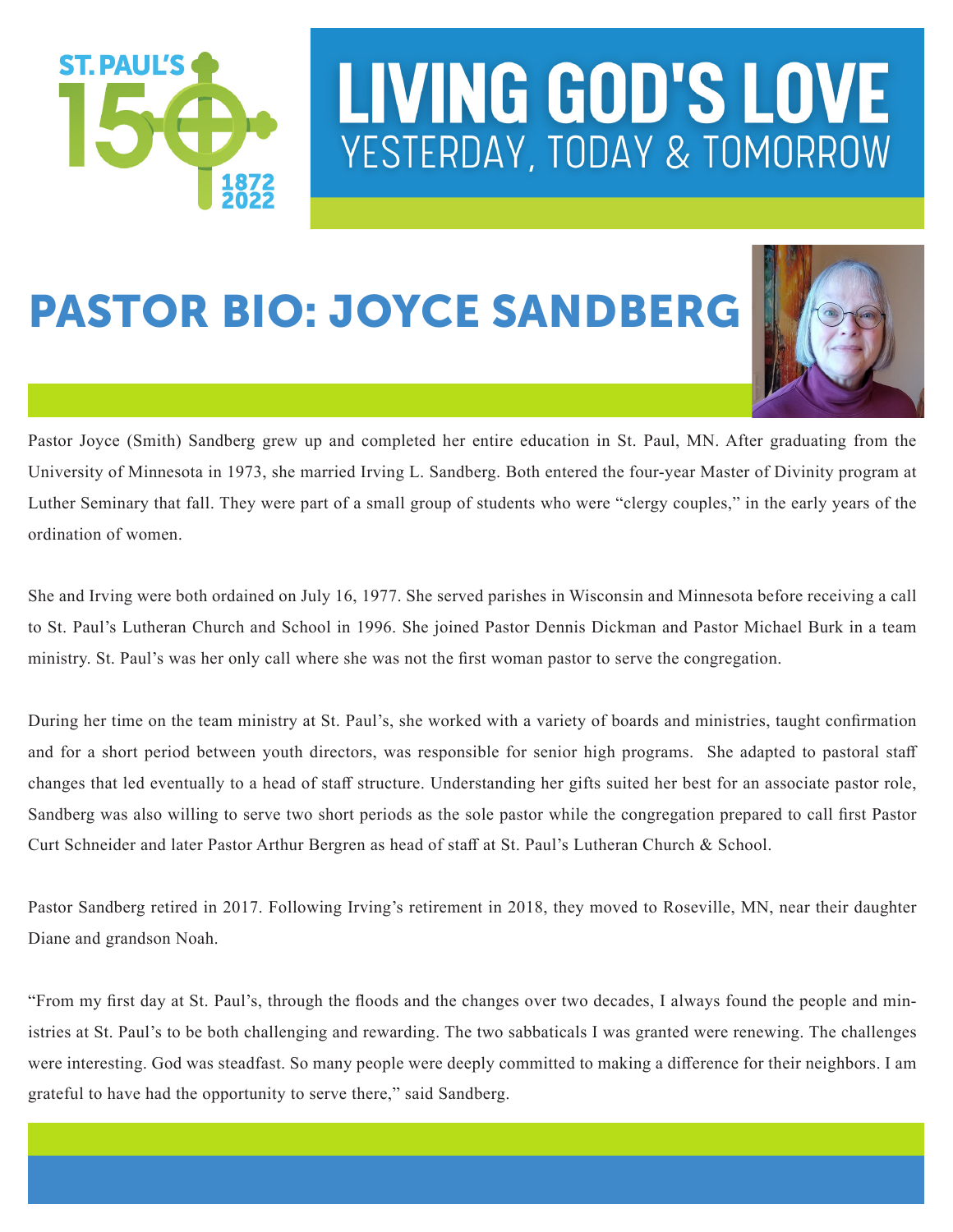

#### PASTOR BIO: BUD BUCHHEIM



Pastor Durwood L. "Bud" Buchheim was born on July 27, 1923 on a farm in Humboldt, South Dakota. Buchheim began his educational journey at Augustana College in Sioux Falls, South Dakota, then went on to enlist in the Navy. After serving as a Naval Air Cadet then a Naval Aviator, he was released from active duty in January 1946.

Buchheim then enrolled at Wartburg College and graduated in 1953. He attended Wartburg Seminary and was ordainted in 1956. After being ordained, Buchheim went on to serve Trinity Lutheran Church in Waterloo as the assistant pastor. He then studied abroad at the University of St Andrews in Scotland, learning about the New Testament of the Bible. He returned from his studies to Trintiy Lutheran Church, serving as the senior pastor.

Buchheim served at St. Paul's Lutheran Church & School from 1968 to 1973. In his retirement, he continued to serve throughout numerous intra ministries and taught at the Wartburg Seminary as a professor of preaching. He also served as an assistant bishop then bishop of the Iowa District of the American Lutheran Church (ALC).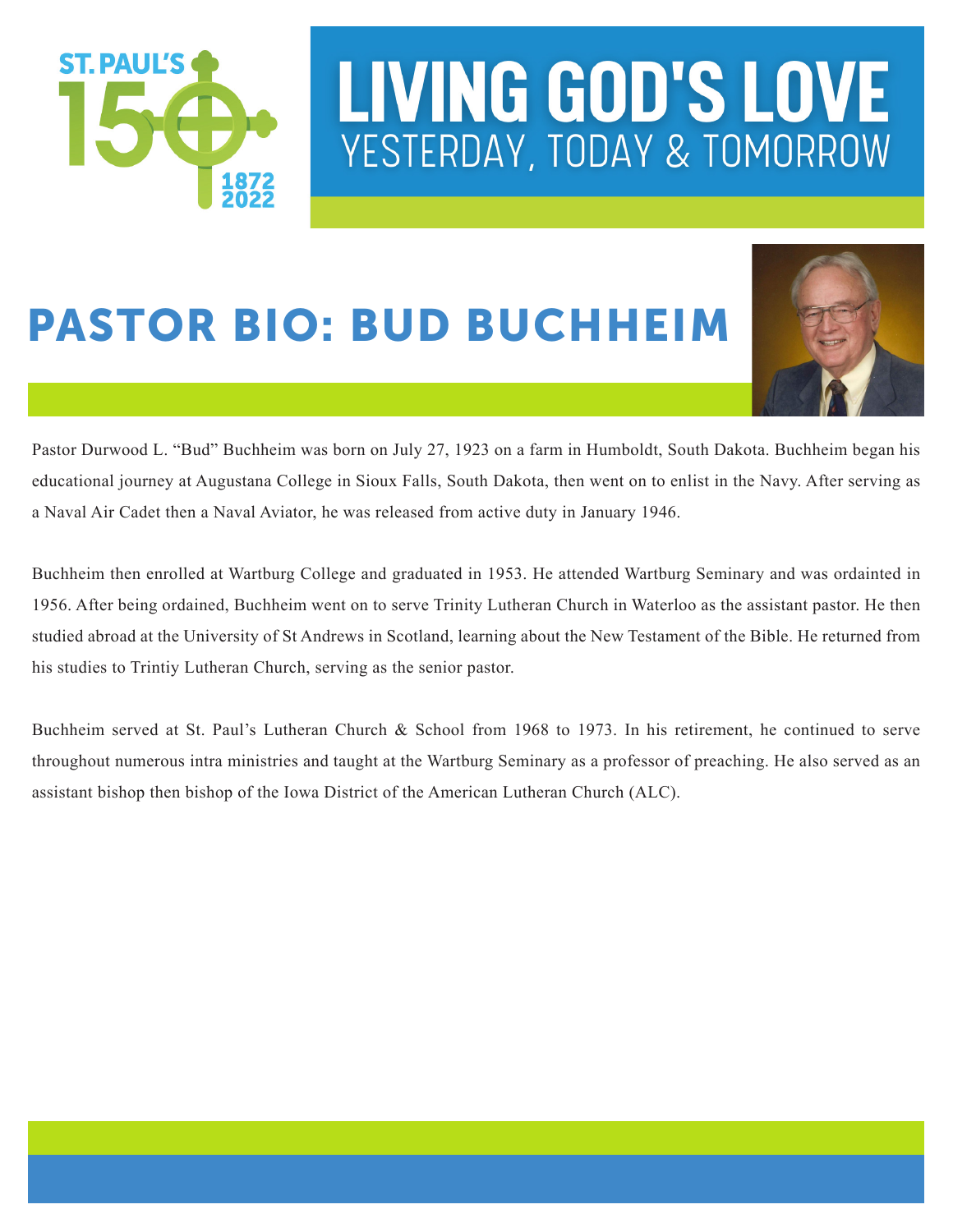

#### PASTOR BIO: GLEN WHEELER



In the summer of 1975, Pastor Glen Theodore Wheeler received a call to St. Paul's Lutheran Church in Waverly. He joined Pastor Dave Brown, Pastor George Hanusa and Principal Dick Pinkley in a team ministry.

Pastor Wheeler is the youngest of four children born Dec. 30, 1940 in Conrad, Montana. He graduated from Cut Bank High School in 1958 and accepted a basketball scholarship to Concordia College Moorhead. He graduated from college in 1962.

His journey in worship involves being enrolled in Luther Seminary at St. Paul, MN in September of 1962. Shortly after, he began his seminary internship at Grace Lutheran in Michigan. This led to him graduating and being ordained in May, 1966.

In June 1966, Pastor Wheeler accepted a call to St. Thomas Lutheran in Milwaukee, Wisconsin. He made fundamental societal changes with Father Groppi in participating with the fair house marches, which eventually led to the National Fair Housing Law.

Pastor Wheeler has three children by the names of Matt, Jon and Amy. The family grew after he married Jane Jaspers in 1982, who worked as a teacher at St. Paul's Lutheran School. They became a blended family accompanied by Jane's children who go by the name of Jack, Joe and Janelle Jaspers.

Pastor Glen Wheeler retired in 2006 after serving at Bethel Lutheran in Minneapolis, MN for 12 years. He is currently a member at Lake Nokomis, Lutheran MN at the present time.

Pastor Wheeler will serve as the first guest preacher of June specifically for the weekend of June 4 & 5.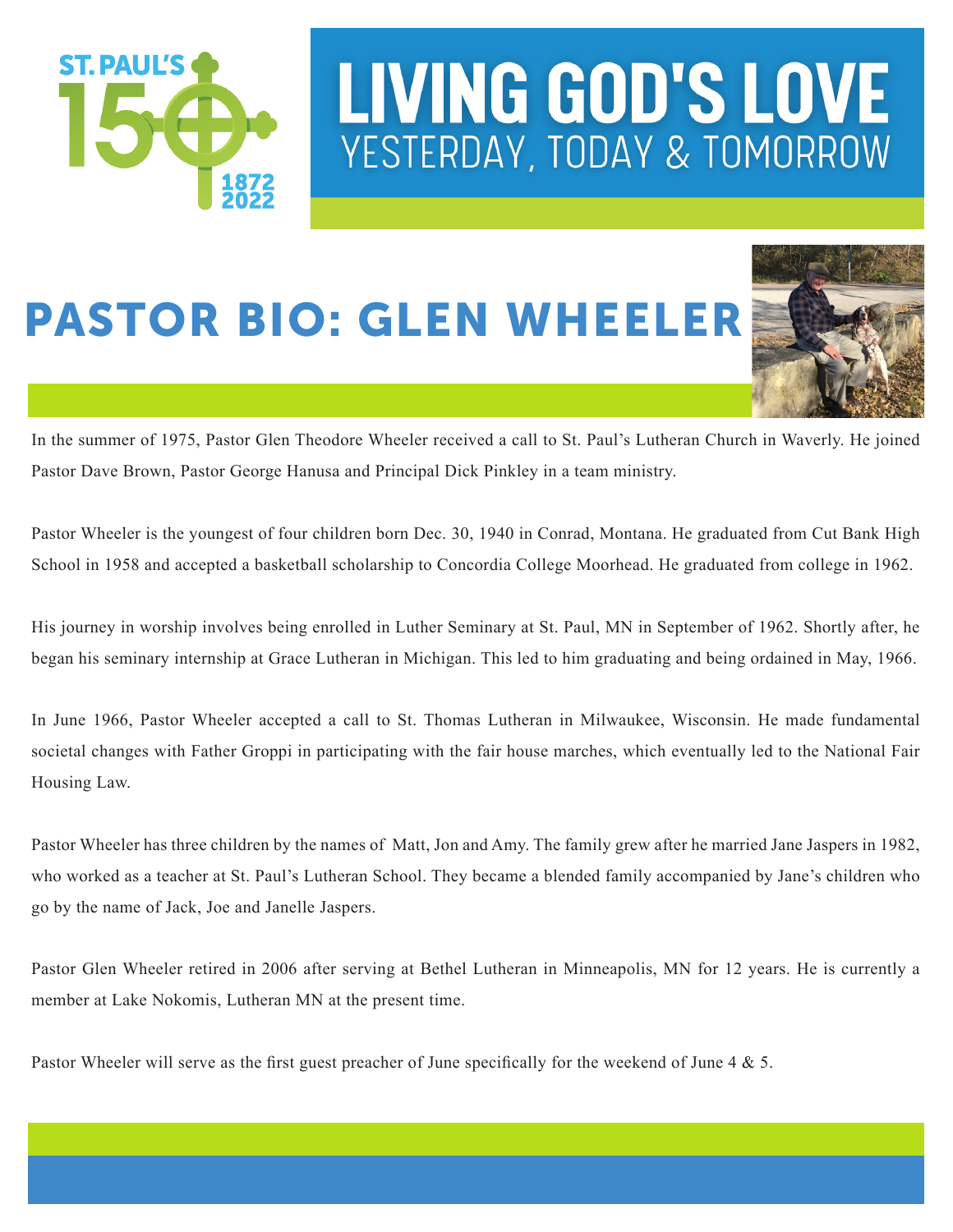

#### PASTOR BIO: RICHARD REHFELDT



In the fall of 1960, Pastor Richard Rehfeldt entered the Wartburg Seminary and served as a student minister at Yosemite National Park. This opened his avenue to doing Pastoral Clinical Training at Boston City Hospital and afterwards serving a year as an intern at Bethany Lutheran Church in Brooklyn, NY which led him to receive his Bachelor of Divinity in 1964. His educational achievements did not only start there. He graduated with a BS in education from the University of Wisconsin in 1960, where he was also born and raised.

He answered his call to St. Paul's Lutheran Church in 1964 to serve as an associate pastor after his graduation where he moved with his wife, Cathy, to Waverly. This is where his son and daughter were born. He continued to engage in academia by receiving his Master of Sacred Theology from Wartburg Seminary in 1969 during his time off and later received his PhD from the University of St. Andrews in Scotland in 1975.

During his doctorate education, Pastor Rehfeldt accepted a call to serve Windsor Heights Lutheran Church in Des Moines. His involvement in the church led to him and his wife traveling to Jerusalem where he studied at the Tantur Ecumenical Institute.

His excursions include joining a professor of biblical geography at the University of Jerusalem where he and his daughter explored the "unseen Israel." He was with Windsor Heights Lutheran Church until 2005, where he also coordinated the monthly Central Iowa Pastors' Forum for 28 years.

Upon his retirement, he and his wife moved to Rochester, Minnesota. This is where he stepped up to serve as Adjunct Professor at Luther Seminary in St. Paul.

Pastor Rehfeldt has attended international gatherings of "the crib" societies in Augsburg, Germany, Pamplona and others with his wife by being members of "Friends of the Creche."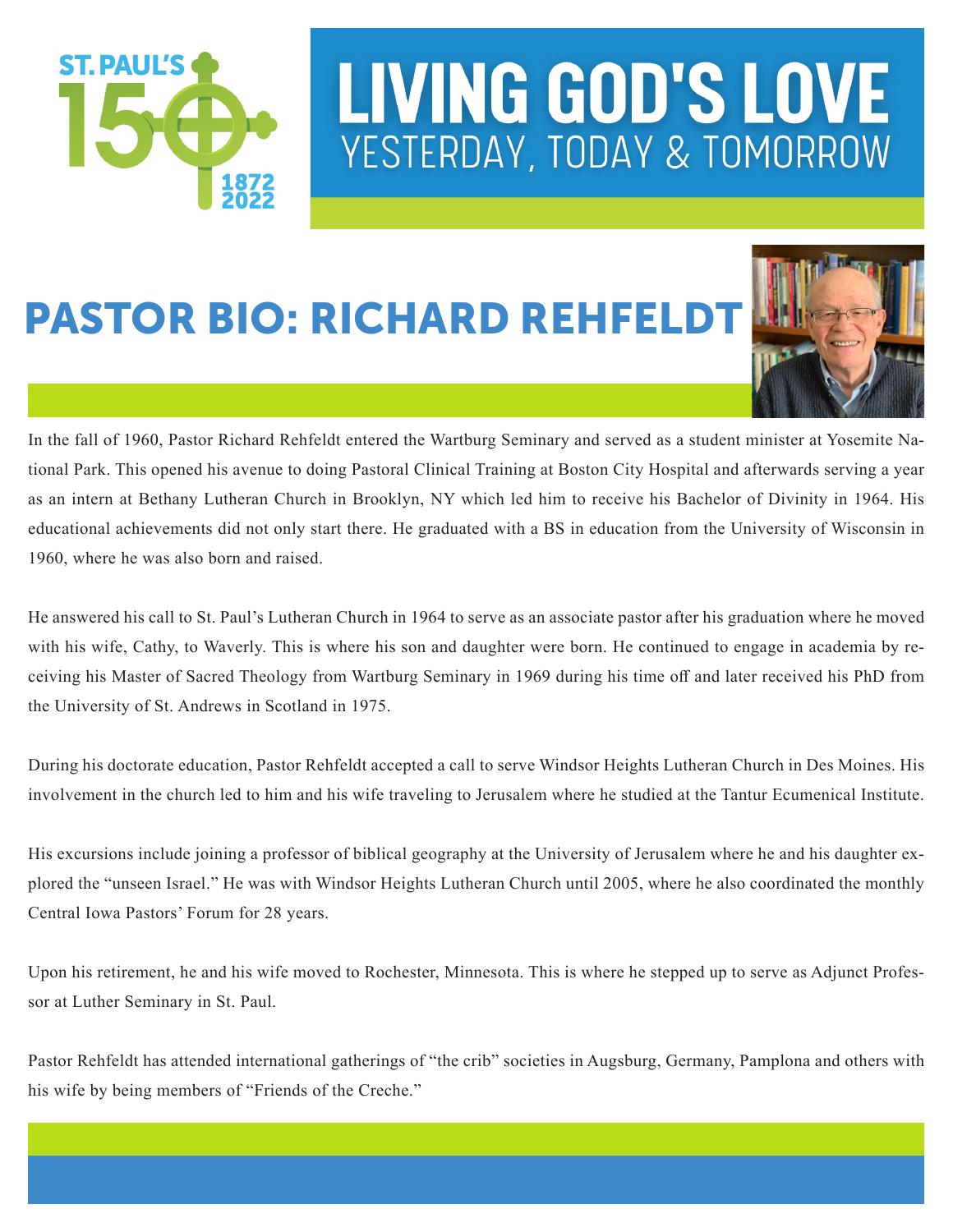

#### PASTOR BIO: MICHAEL L. BURK



The Rev. Michael L. Burk is a well recognized pastor who has served on the boards of Wartburg College, Grand View University, Luther College, Lutheran School of Theology at Chicago, Lutheran Services in Iowa, and the hospitals of UnityPoint Health - Des Moines.

His academic achievements were brought to life by being a graduate of Wartburg College, Wartburg Theological Seminary and the University of Iowa.

This led to Dr. Burk being labeled the "Albert E. Stone Distinguished Alumnus in American Studies" by the University of Iowa in 2001.

Wartburg Theological Seminary recognized and granted him an honorary Doctor of Divinity Degree.

"In recognition of his evangelical leadership, reflected in the development of the worship resource, Evangelical Lutheran Worship, and in his continuing ministry on behalf of the Evangelical Lutheran Church in America,"

His contributions as a bishop for the ELCA do not go unnoticed as he has immensely contributed to the ELCA'S advocacy efforts on matters related to hunger and poverty. His role as the Vice Chair of ELCA Conference of Bishops has also presented him the opportunity to be a speaker on matters related to worship and the culture of the church.

Pastor Burk has retired and relocated to Edina, Minnesota with his wife, Diane, to be near their three children and their families.

As St. Paul's Lutheran Church & School celebrates 150 years of ministry in Waverly, Iowa, former pastors will be welcomed to preach. Pastor Burk will serve as the guest preacher for March, specifically for the weekend of March 12 and 13.